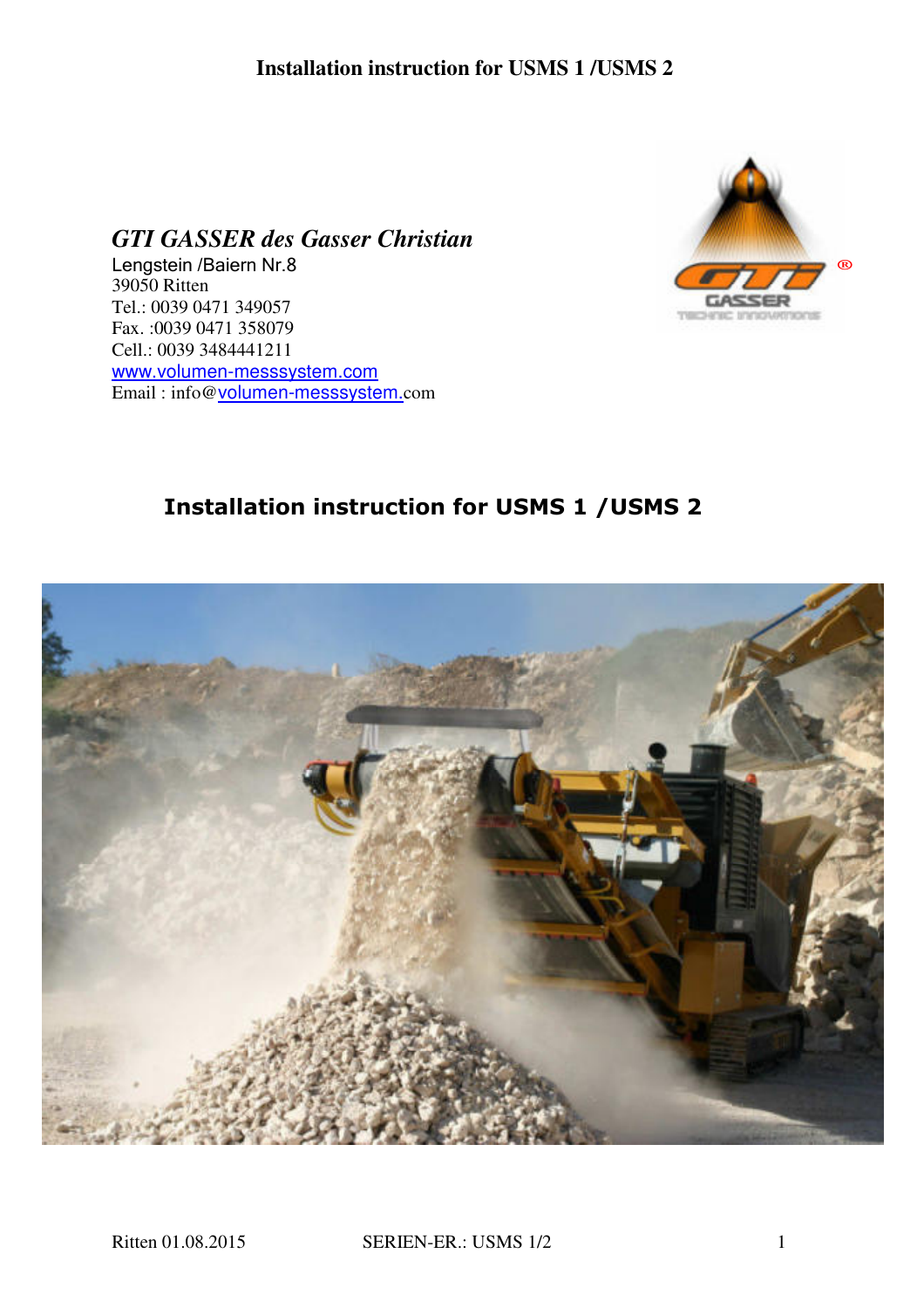## **Contents**

| <b>Contents</b>                                                             | P. 2        |
|-----------------------------------------------------------------------------|-------------|
| <b>General data of the units</b>                                            | P. 3        |
| Fixing of the unit (evaluation unit)                                        | P. 3        |
| Power supply of the units                                                   | P. 4        |
| Connection between evaluation unit and measurement unit                     | P. 5        |
| Laying of the connection cable                                              | P. 5        |
| <b>Important hint:</b>                                                      | P. 6        |
| Fixing of the unit (measurement unit)                                       | <b>P.</b> 7 |
| Installation of the measurement unit                                        | <b>P.</b> 7 |
| <b>Installation of the holding device</b>                                   | P. 8        |
| <b>Connection of the measurement unit</b>                                   | P. 9        |
| <b>Installation of the inductive sensor</b><br>(rotary position transducer) | P. 10       |
| <b>Warranty for USMS 1 / USMS 2</b>                                         | P. 11       |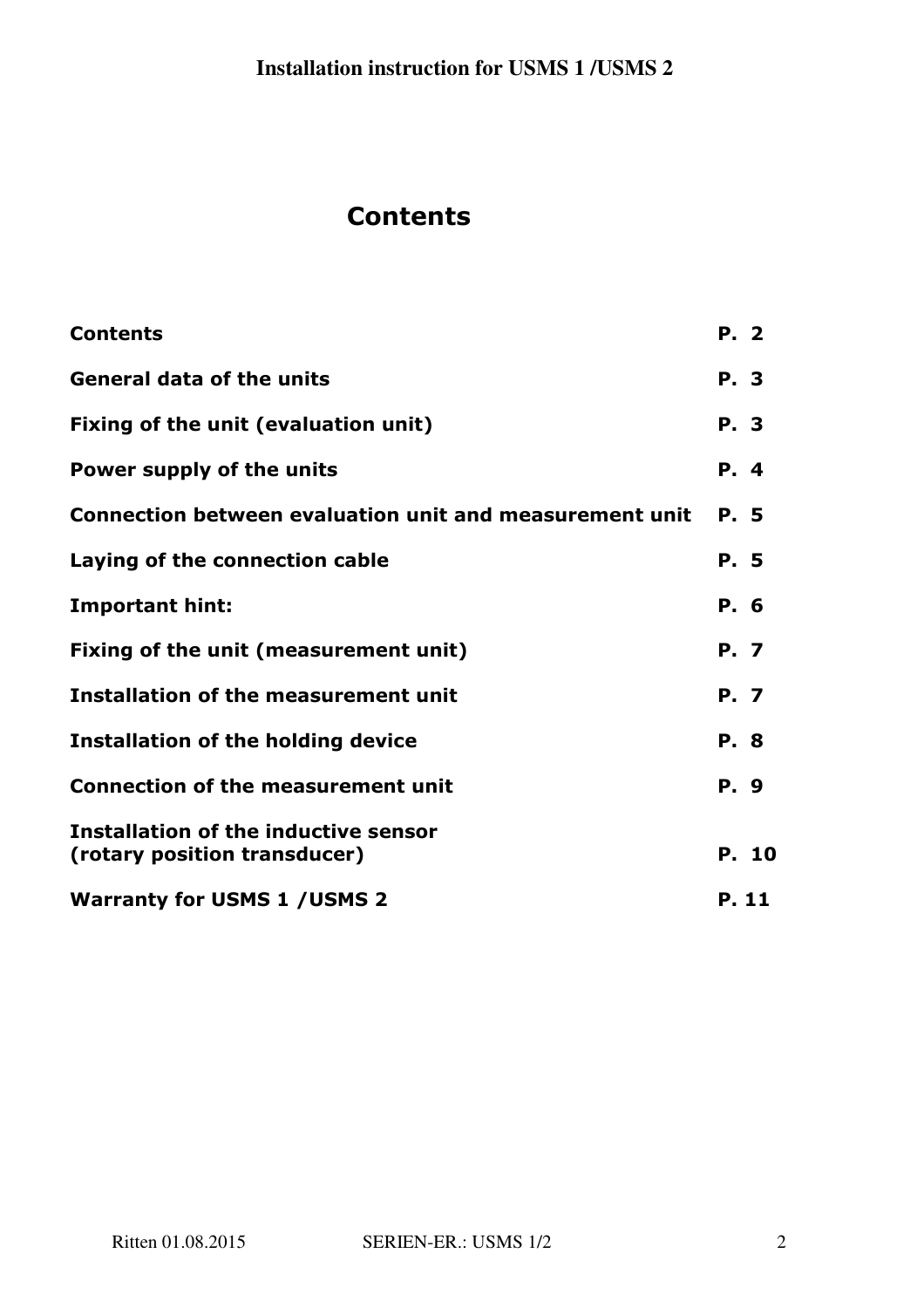## **General data of the units:**

The USMS is an efficient unit. It is resistant to light, noise, dust, water, sun or other atmospheric influences.

The installation is very simple and the band conveyors have not to be rebuilt. The USMS 1 and the USMS 2 consists each of: The evaluation unit, the card reader, the printer, the keyboard, the display and of one or – concerning the USMS 2 - up to 5 measurement units.

The installation of the evaluation unit should be fixed to the frame of the constructions, so that the unit is not exposed to any superfluous vibration. The unit has a robust aluminium casing and is protected from dust and water. But we give the advice, not to clean the unit with a high preasure cleaner, the printer and the chip card could be damaged.

# **Fixing of the unit (evaluation unit)**

The unit is fixed with four 8mm srews on its backside.





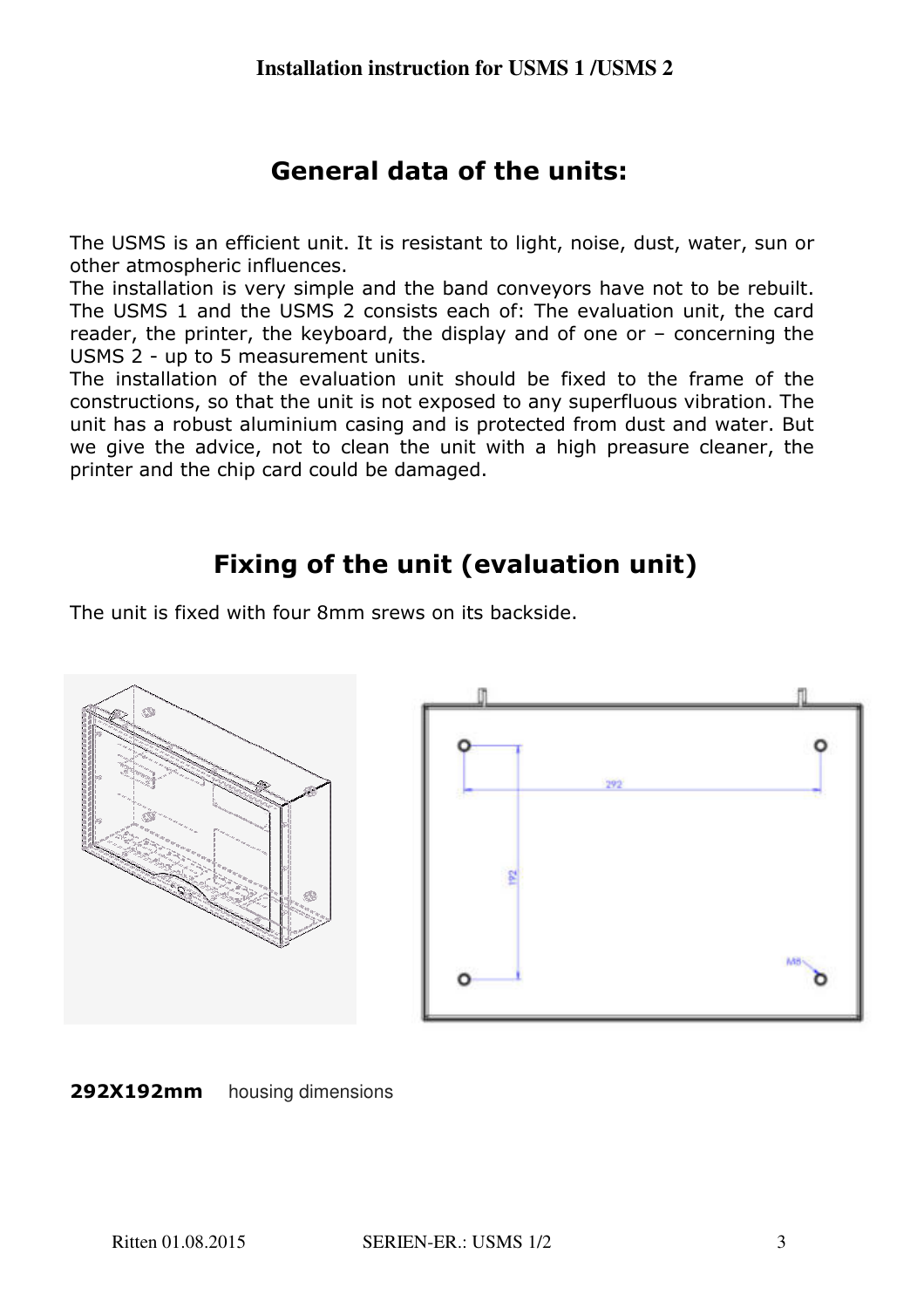## **Power supply of the units:**

#### **Voltage supply evaluation unit: Voltage supply 24 V direct current**

The three conductors have to be connected according to the following colours:

- 1) Brown voltage supply +
- 2) Blue voltage supply –
- 3) Yellow/blue earth (should be fixed to the frame of the construction)

In the installation set there is a power supply cable of 5 m length. This should be fixed on the plug side with a bayonet joint. It guarantees a reliable mechanical connection of the cable.

**The evaluation unit has to be connected with a relay directly to the battery, to avoid interferences of the unit and voltage variations.** 

All the units are **secure from short-circuits and protected against polarity reversal.** 



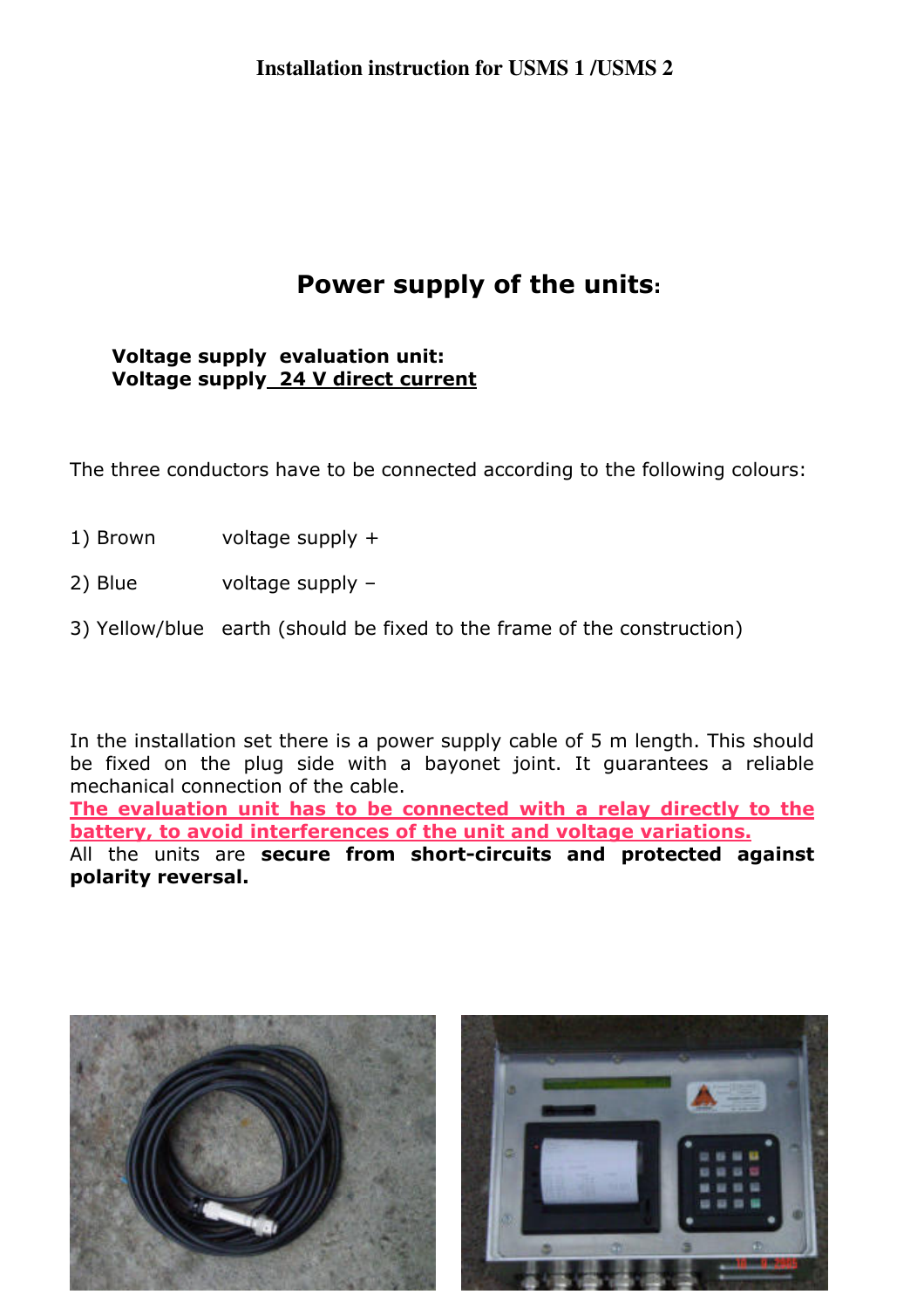#### **Connection between evaluation unit and measurement unit:**

The connection cable between evaluation unit and measurement unit is 10 m long and **must not be longer for the USMS 1**. The connection cable has two plugs, which are secured with a bayonet joint.

Also concerning the USMS 2 the standard length is 10 m, but can have – if you wish –a length of 9950 m .The connecting cable has two plugs which are secured with a bayonet joint.





# **Laying of the connection cable:**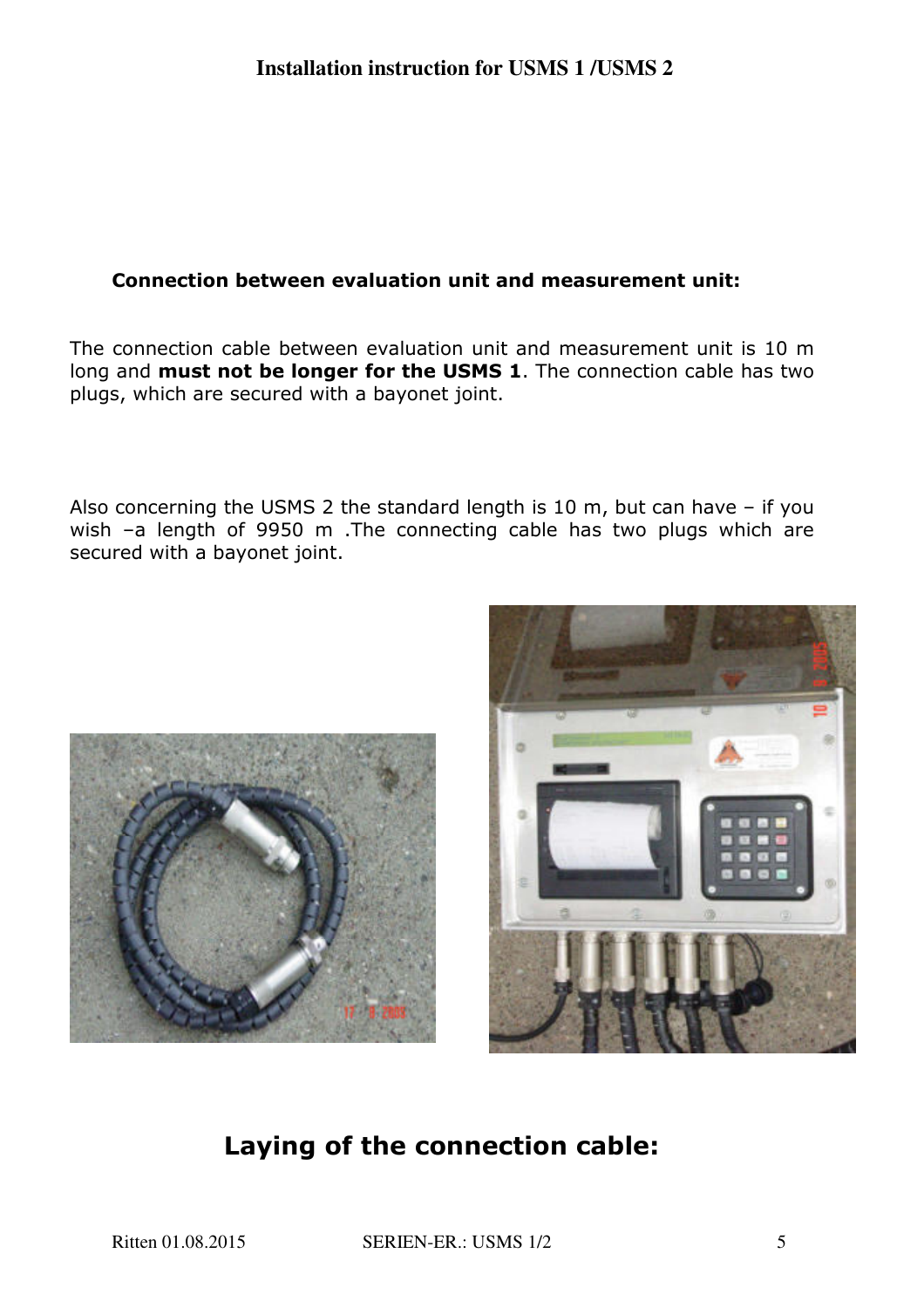The laying of the cable has to be in accordance with the necessities of the unit and can be done according to the wishes of the customer as far as it is possible.

The cable is shielded from electro-magnetic fields. It should not be cracked and during the installation or the running not be damaged.

A defect of the cable can cause false measurements or take influence on the precision of the unit. The cables are each equipped with two plugs and shielded hermetically with a screwed joint, so that dust, water or dampness. Cannot soak in. If one of the plugs is not tight, troubles can be caused.



**Important hint: The plugs must not be removed during the installation.**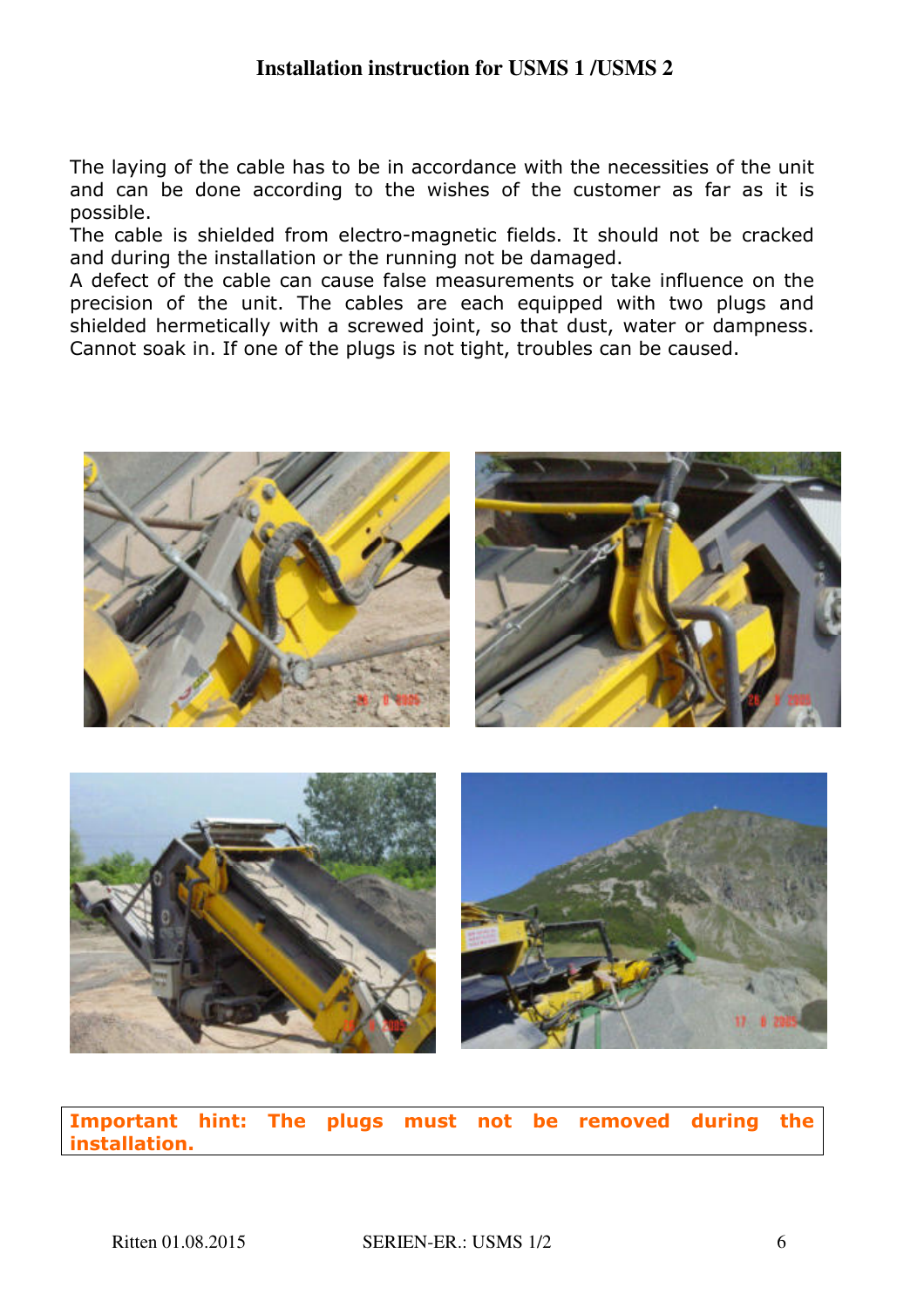

# **Fixing of the unit (measurement unit)**



# **Installation of the measurement unit:**

The measurement unit has to be adjusted to the material width on the band conveyor and not to belt width. The length of the measurement unit is adjusted to the material width.

For example for a 1050 mm wide band which material is about 700 mm wide, a head with the length of 970 mm with 5 ultrasonic sensors is supplied.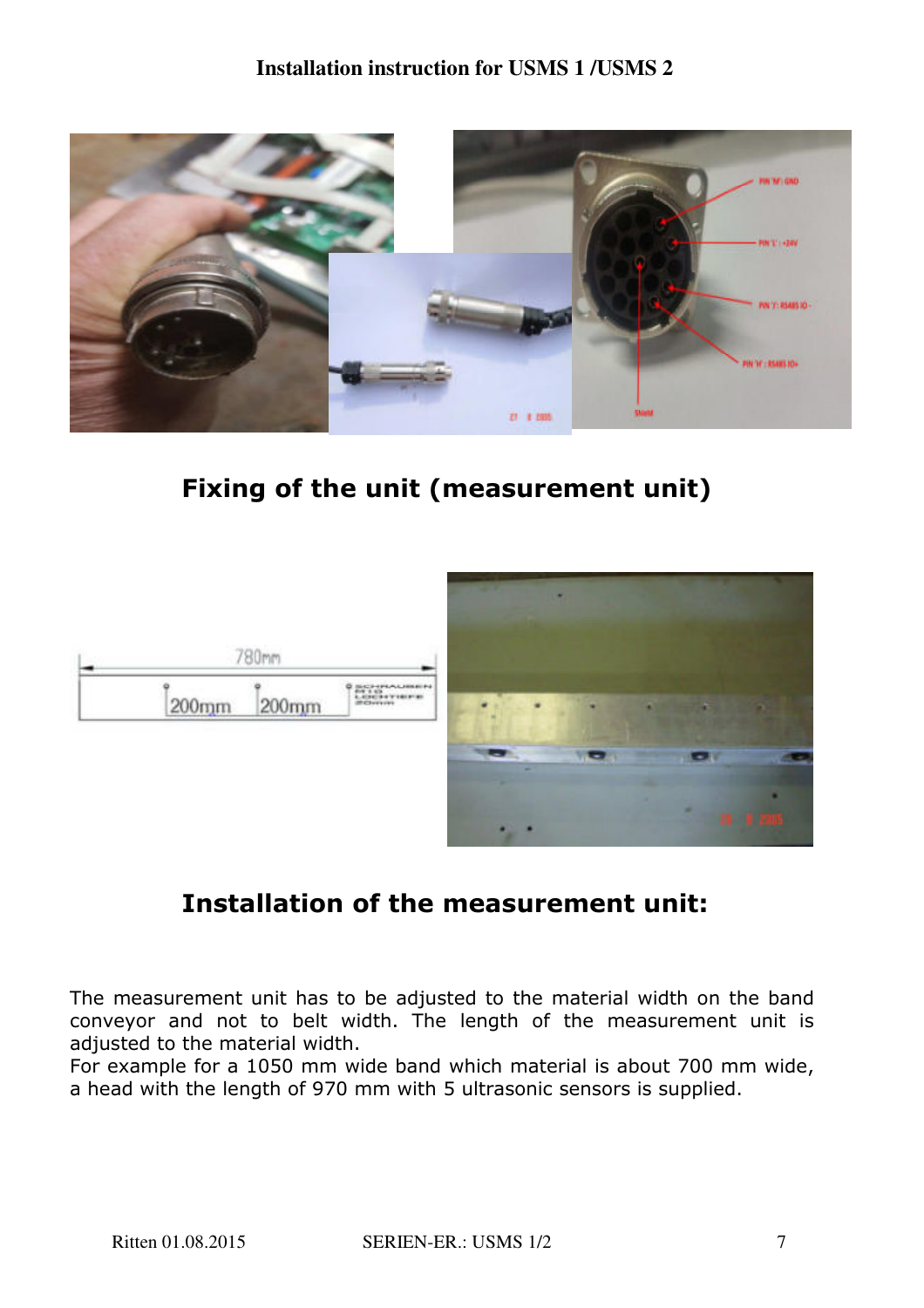#### **Installation instruction for USMS 1 /USMS 2**



## **Installation of the holding device:**

The installation of the holding device has to be installed on the front return pulley.

The holding frame of the measurement unit should be fixed to the holding of the return pulley to resonate with the vibrations of the unit. When the vibration of the measuring head is different to the one of the return pulley, a correct 0-reference is not possible, because even minimal changes of the distance of the sensors to the band material can cause measurement errors. The measuring head shall be installed in a height of round 40 cm bottom edge of the measuring head, the angle to the band conveyor should be 9o degrees.

The maximal measurement distance of the sensors is 600 mm. The minimum distance of the sensors is 200 mm, the sensors are not suitable for a distance below 200 mm. The measuring head has to be fixed to a solid frame – round 40X40X4 profiled pipe – so that the measurement unit has the same vibrations as the return pulley.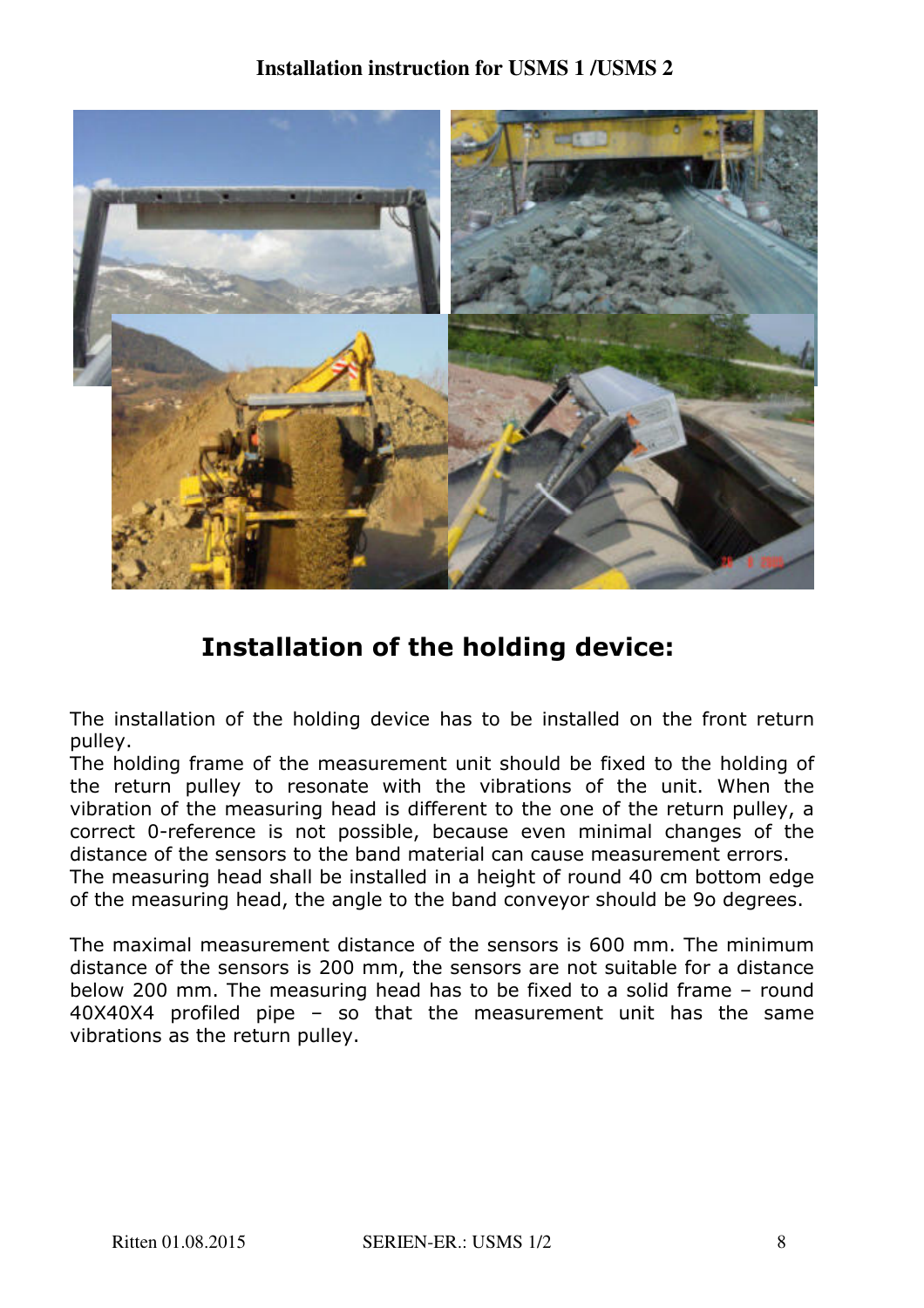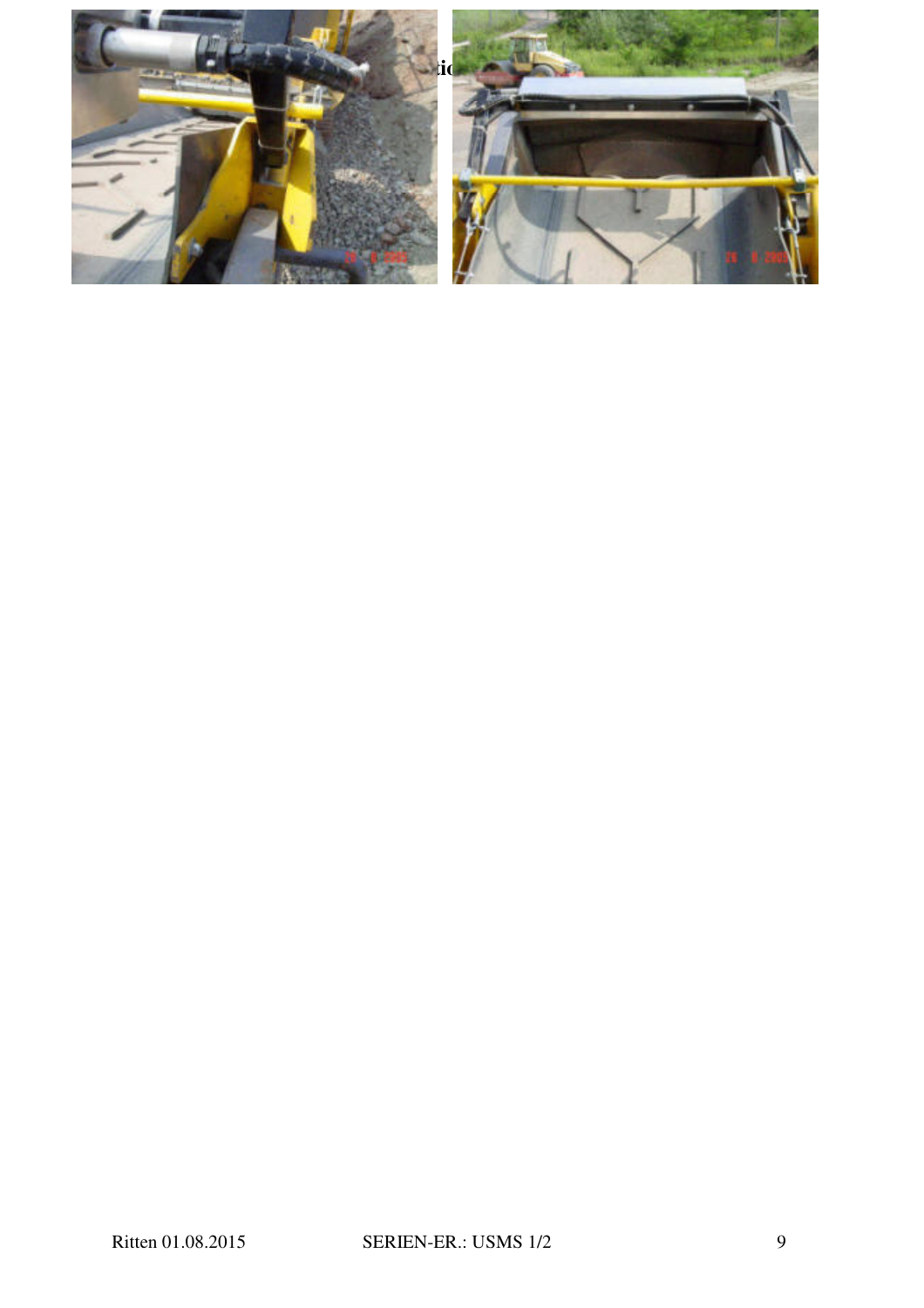

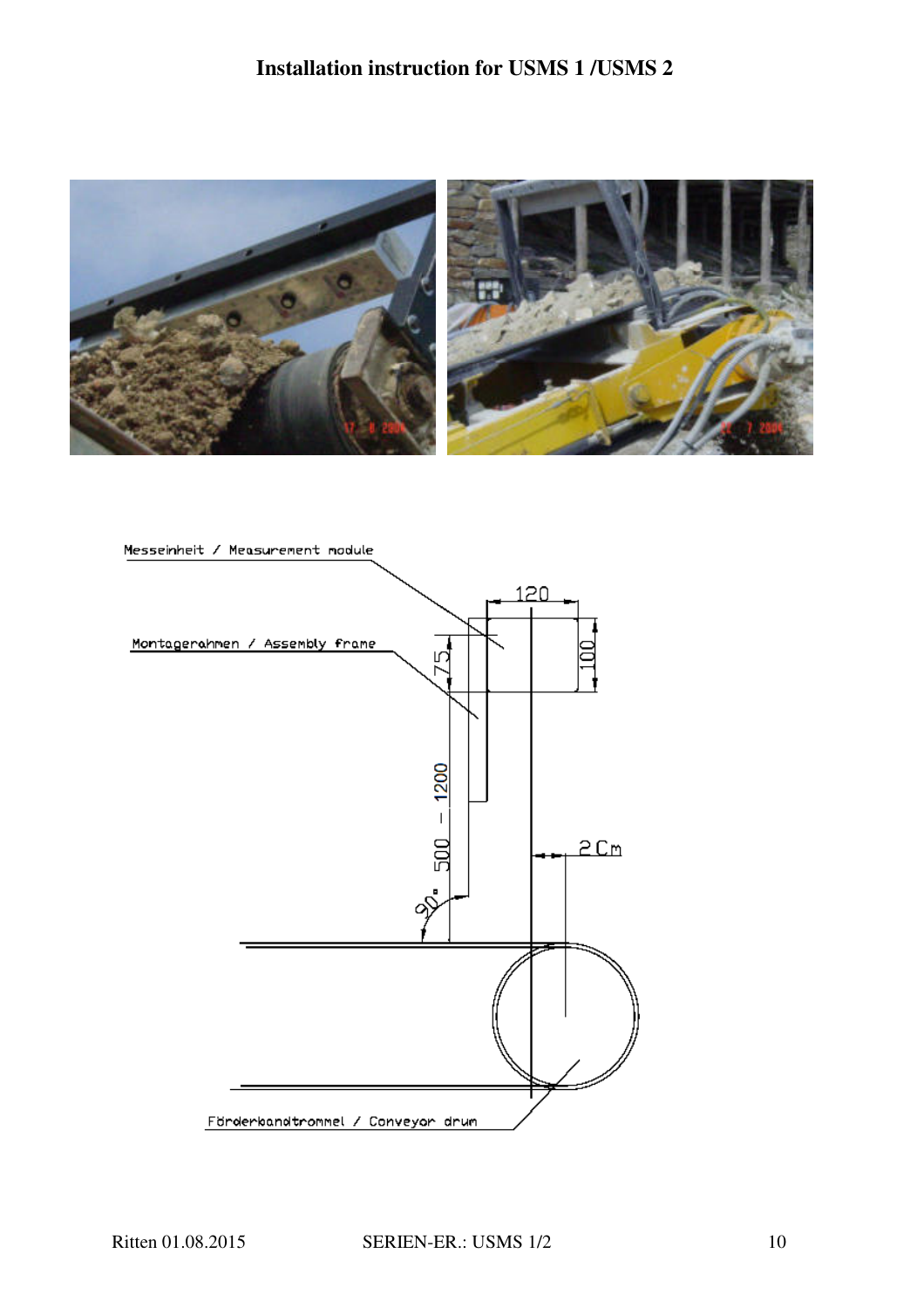#### **Installation instruction for USMS 1 /USMS 2**

### **Connection of the measurement unit:**

The measurement unit has two sockets. The connection cable of the evaluation unit is connected to the big socket. The inductive sensor which counts the rotations of the band conveyor and transmits them to the evaluation unit, is connected to the small socket.



## **Installation of the inductive sensor**

(rotary position transducer):

The inductive sensor is fixed with a black cylinder on the frame of the return pulley, where as an analog a srew is fixed to the return pulley. The distance between sensor and screw should not be more than 8 mm, the minimum distance is 2 mm. When all connectors are connected and the unit gets power supply, there is a light signal on the backside of the inductive sensor (rotary position transducer).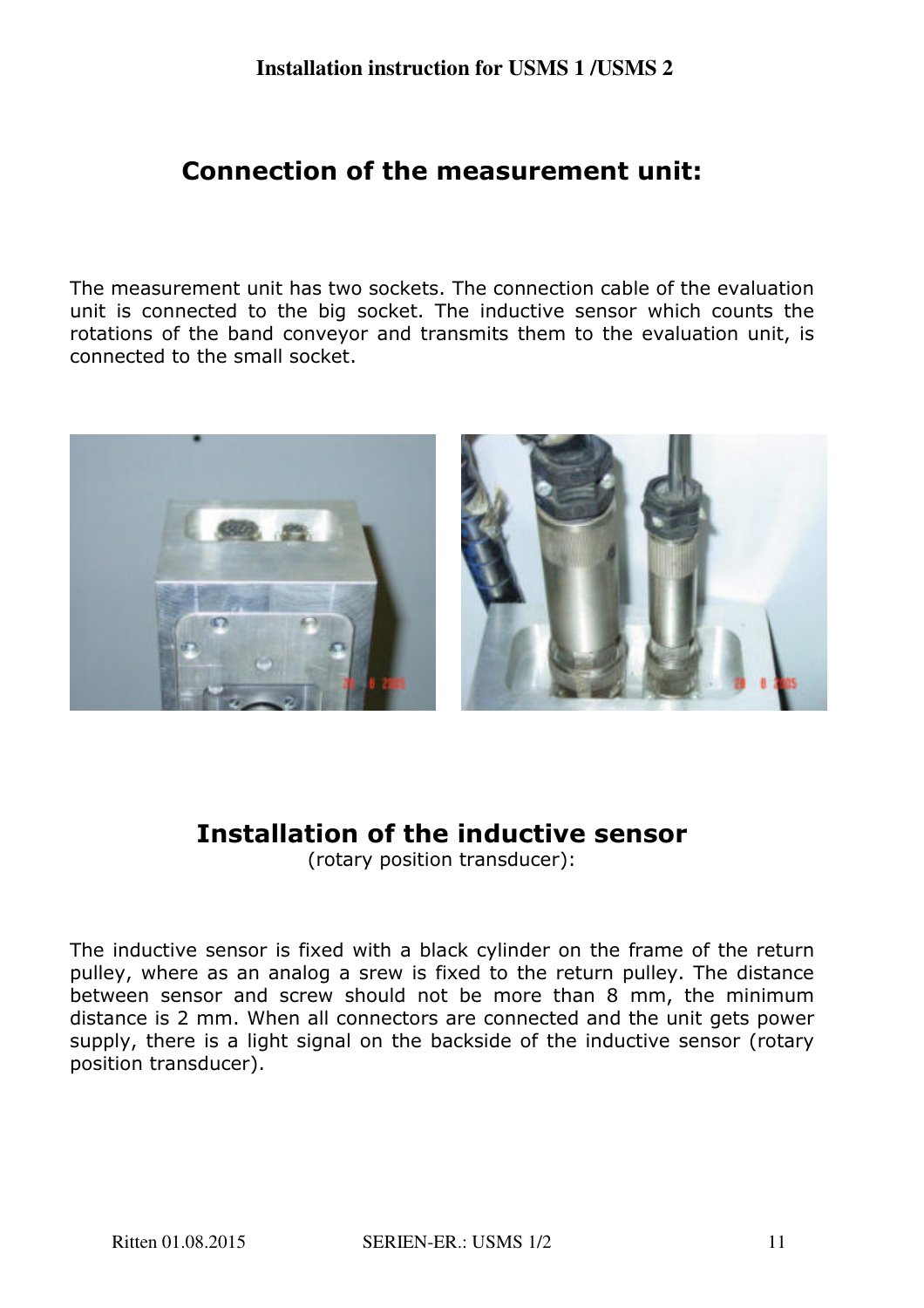



28 8 2005